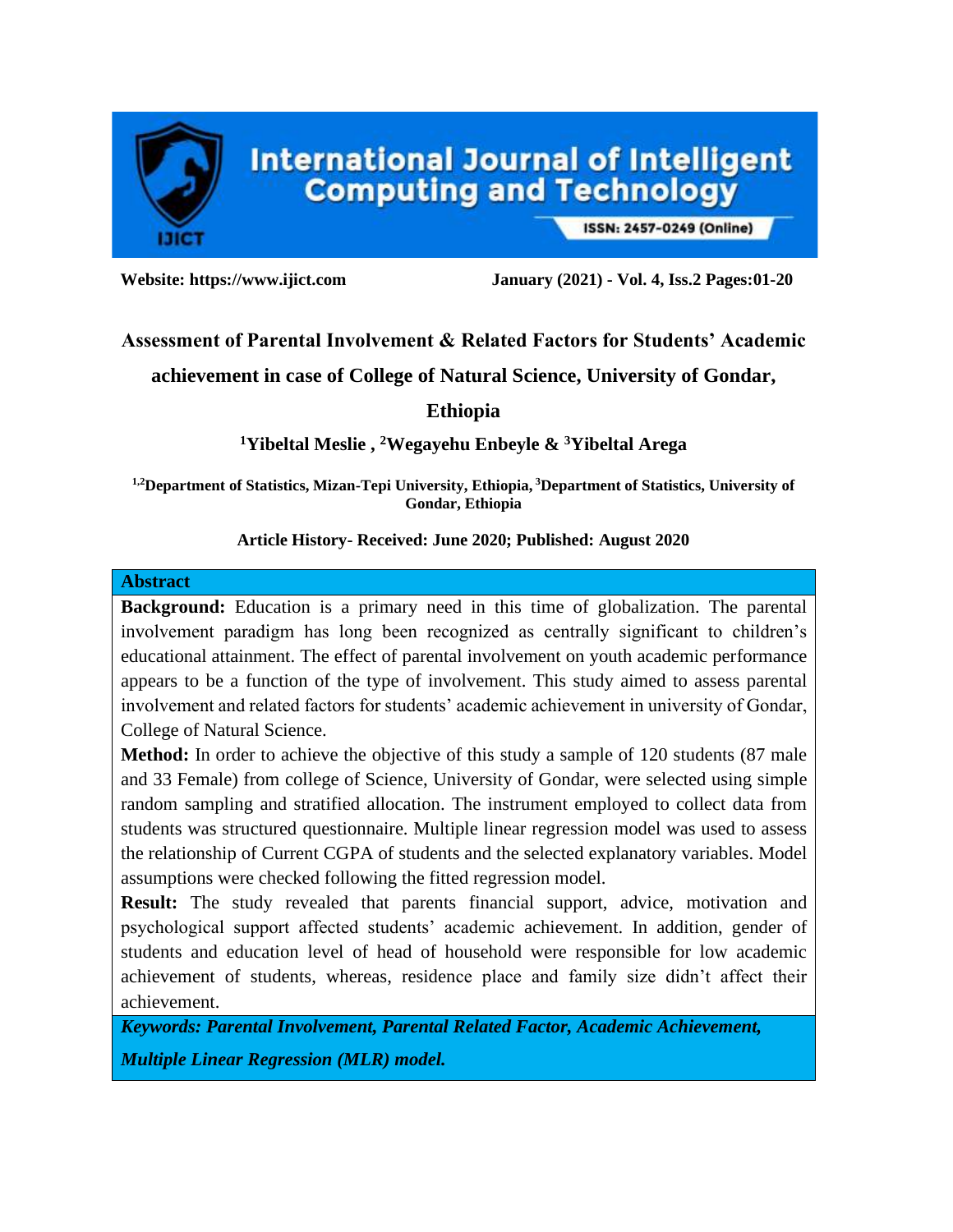### **1. INTRODUCTION**

Education is a primary need in this time of globalization [1]. Education is essential for the development of society. The more educated the people of a society are, the more civilized and well-disciplined the society might be [2]. Parental involvement is an individual right and responsibility for families, and a social need [3]. The parental involvement paradigm has long been recognized as centrally significant to children's educational attainment [4]. The home, child and school form a trio that creates a special climate that is desirable for effective education [5].

The effect of parental involvement on youth academic performance appears to be a function of the type of involvement. Parents can model positive attitudes and behaviors toward school and convey the importance of school [6]. Parental involvement styles have an effect on achievement at an individual and school level, even after accounting for the effect of context or background variables [7]. The impact of parental involvement on student academic achievement has been recognized by teachers, administrators, and policy-makers who consider parental involvement to be one of the integral parts of new educational reforms and initiatives [8]. The media portrays college parents as helicopters hovering over their children's daily existence and intervening with campus officials in ways that may disrupt students' academic growth [9]. Academic socialization is generally associated with academic success, whereas home-based involvement closely relates to school behavior [10].

The findings of the study showed a significant relationship between parental socio-economic conditions and academic achievements of the children in regional examination. The majority of students whose parents have better socioeconomic conditions performed better as compared to those children whose parents had low socio-economic condition [11]. A study showed that income level, rate of money given to satisfy basic and educational materials, parent's occupation, family size, parent's educational level, and parent's way of giving motivation were found to be a significant effect on academic performance of students at 5% level of significance [12]. Both emotional intelligence and parental involvement could predict academic achievement in high school students [13]. Parental involvement will significantly influence students' academic performance, single parenthood will significantly influence students' academic performance and that parental socio-economic status will significantly influence students' academic performance in agricultural Science [14].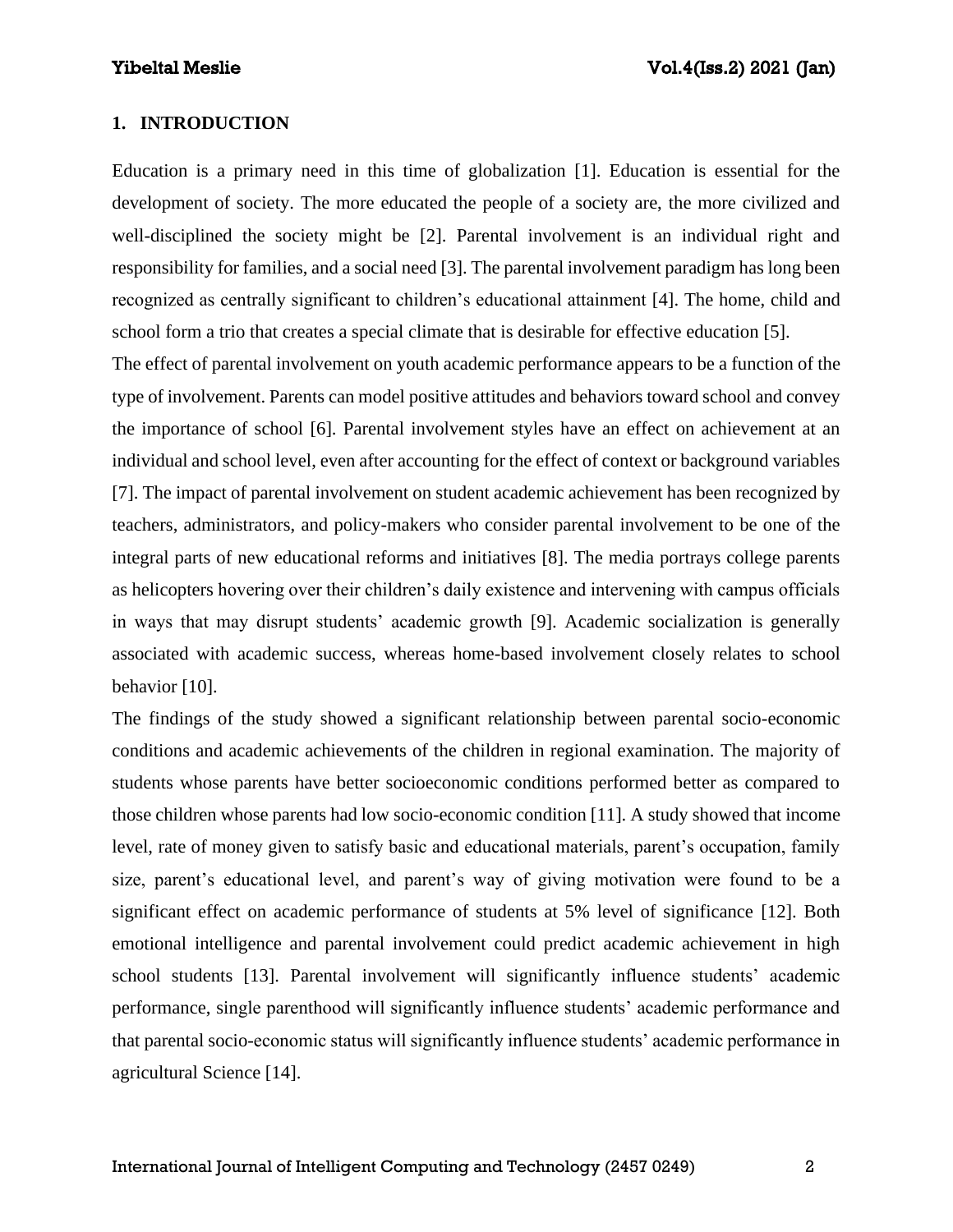Invitation from school was statistically correlated with role construction and parent self-efficacy but that student achievement was not statistically correlated with any of the scales from the parental involvement [15]. It was concluded that parental involvement has a significant impact on secondary student's achievement level. Hence, it was proved from the results of study that parental involvement plays a vital role in their children academic achievements [16]. It can be said that the impact of parental involvement arises from parental values and educational aspirations and that these are exhibited continuously through parental enthusiasm and positive parenting style [17]. Family stress also affects the student performance and reduces the performance of the student and affects negatively the student performance[18]. The quality of the student–teacher relationship fully mediated the relation between parent involvement and teacher ratings of the child's classroom academic performance [19].

In promoting achievement across elementary and secondary school levels, theories, research, and policies have identified the significant role of families, family–school relations, and parental involvement in education [20]. Given that parents have limited influence over the child's peer relationships, direct parental influence remains an opportunity to leverage those factors for the benefit of the child, including their academic achievement [21]. In a summative form, parental involvement also had different effects on the academic skills. A unit increase in the summed parental involvement led to 8% and 17% increase in spelling and reading skills and to a 10% decrease in arithmetic skills [22]. It was concluded that students' academic achievement in grade nine and ten was a function of parents' income, parents' education, parents' occupation, family size, and other variables. Hence, any intervention aimed at improving students' academic achievement need to consider these variables [23].

The finding suggests that frequent provision of task-extrinsic reward for good academic performance by parents lowers the probability of selecting STEM majors in college, controlling for academic preparation, demographics, and family socioeconomic status [24]. The study revealed that parental involvement in their children's education significantly influenced their academic achievement in English language. On the basis of the finding it was concluded that when parents assist their children with their school work at home, children academic achievement is likely to be high [25].

The findings confirm that parent-child and parent-school involvement practices differentially influence student attitudes and behaviors, thereby indirectly affecting student achievement to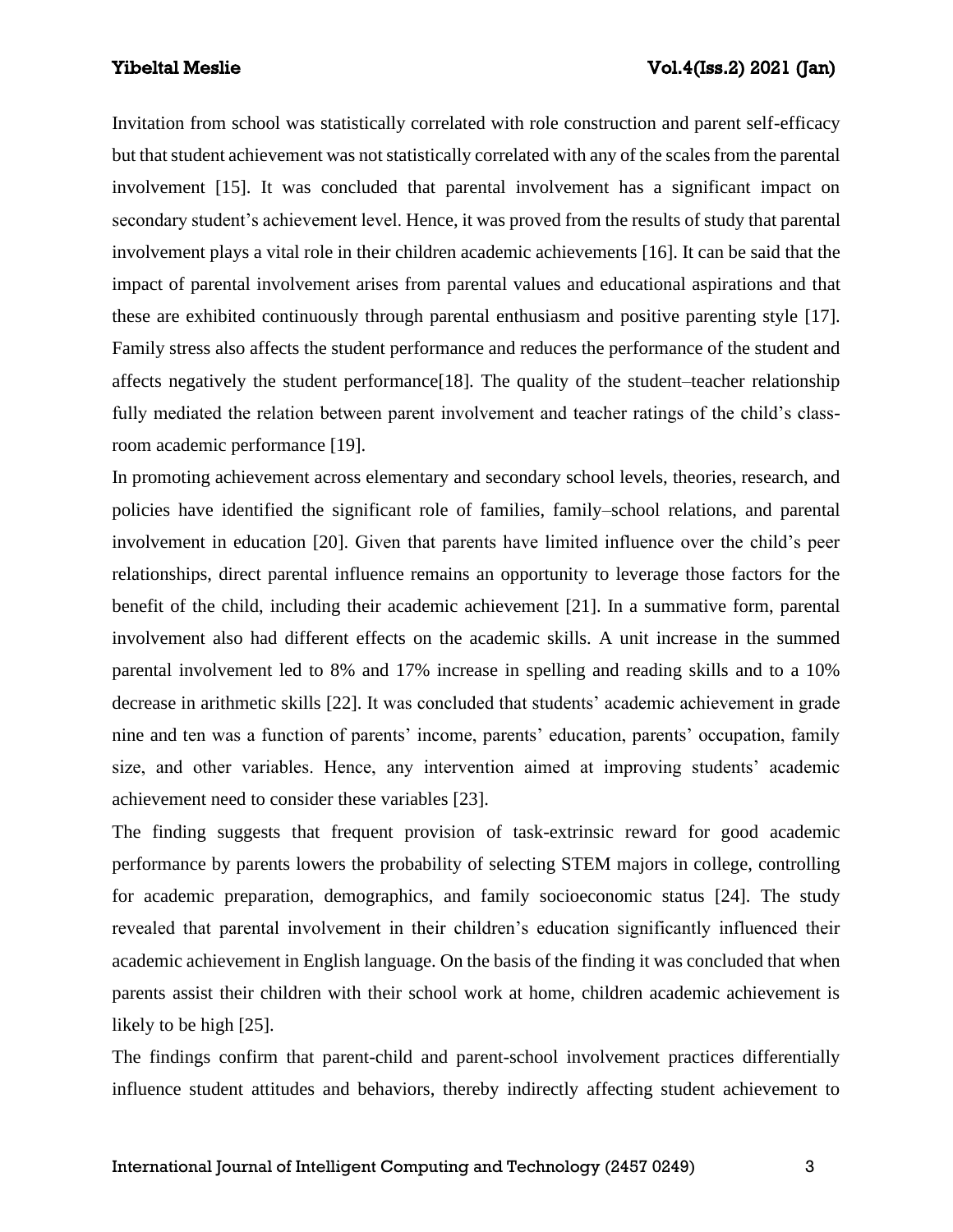varying degrees [26]. The associations between parental involvement and academic achievement vary according to the school level, gender, and the subjects. Especially, different association between monitoring types of involvement and achievement is found between elementary and middle school [27]. Parental involvement and academic performance are positively related to school adjustment. In addition, parental involvement influences adolescents' school adjustment, regardless of academic performance, being a protective factor in that adjustment [28].

Parental involvement in school has been linked with academic achievement. As far as the authors' knowledge, there is no study done on the area in University of Gondar, College of Natural Science Students. In our point of thought, there is a gap between the parental involvement and student's academic achievement; especially at higher education level, so the study will investigate parental involvement and related factors for the academic achievement of their children in University of Gondar, College of Natural Science Students. In this study the researcher intended to investigate parental involvement and related factors for the academic achievement of students in University of Gondar, College of Natural Science Students as well as suggest the possible solution for the problem at hand. Specifically this study aimed to answer the following research questions with respect statistical data analyses: 1) is there a significant relationship between independents factors (explanatory variables) with (response variable - academic achievement)? 2) To provide recommendations about parental influence on students' academic performance based on the findings of the study.

### **1. Methods**

### **Data Area**

This study was planned to assess parental involvement and related factors for the academic achievement of students in University of Gondar, College of Natural Science. The University is found in Amhara region and located 738 km far from north of Addis Ababa, Capital city of Ethiopia.

### **Study Population**

The Target Population that the researcher decided to use in this study was the number of all third Year College of Natural Science Students.

#### **Study Design**

Since, the data was collected across students almost at the same time; the design of this study could be described as quantitative cross sectional survey.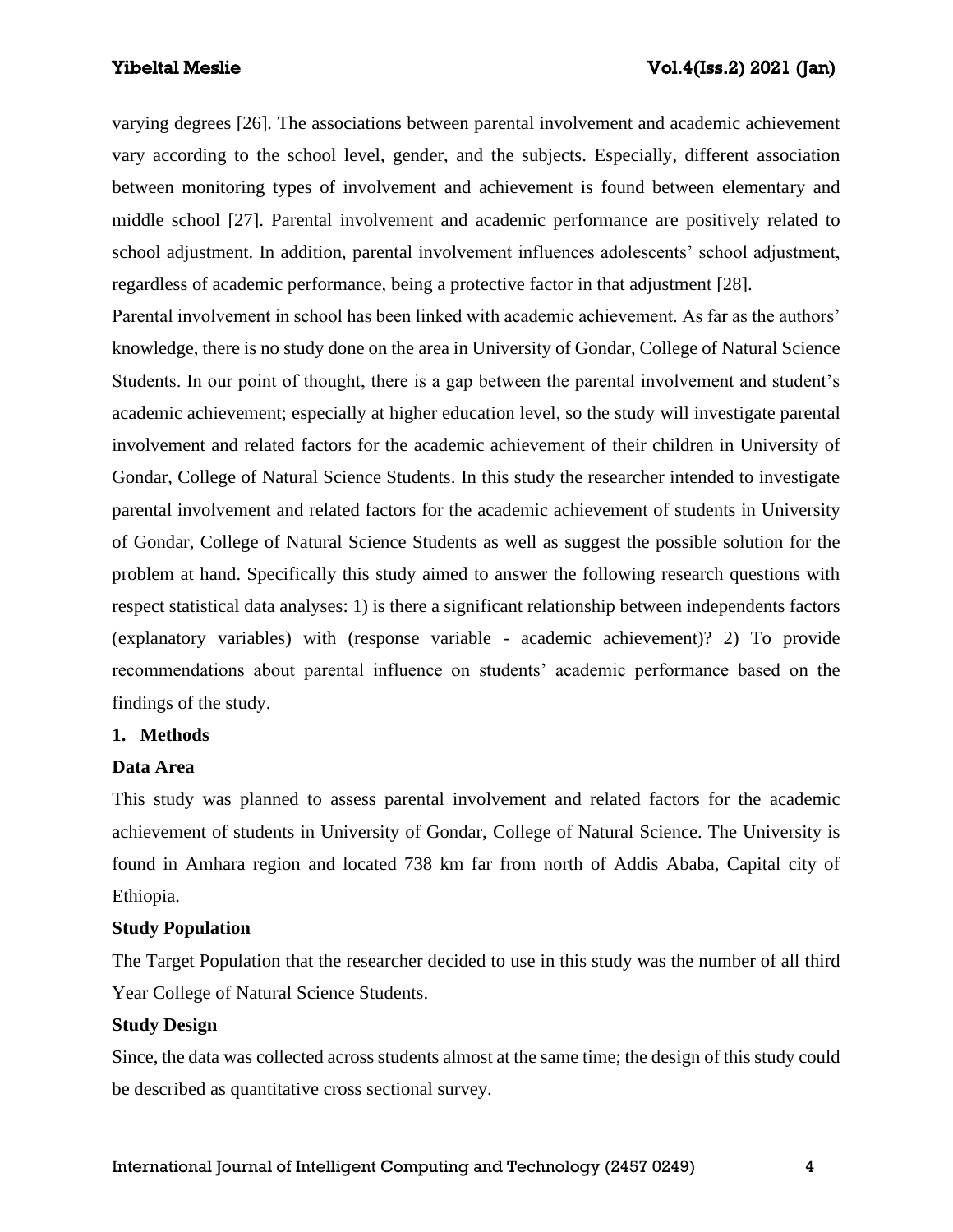#### **Sampling Technique**

Simple Random Sampling was used for the sample selection process which is the basic probability selection scheme in which predetermined number of units is selected. Simple random sampling method is the selection of every possible sample units equally likely.

### **Sample Size Determination**

Once of these points have been appraised and individually assessed, the investigators are in a better position to decide the size of the sample. Appropriate sample size is one of the means of gaining high precision. In this study, convenient sampling technique was used to obtain pupils to respond to the pilot survey questionnaire. This approach allowed the researcher to reach everyone who was available and willing to take part in the study. The following are the procedures to determine the sample size for the study. First, select some of the students from the target (study) population using random sampling method; collect the CGPA of the selected 30 students then, calculate the mean and variance of the students' CGPA. Finally, estimate the required sample size. Based on Cochran 1977 the sample size can be estimated as follows; the sample size " $n$ " is estimated:

$$
n \ge \frac{\frac{z^2 a_{12} s^2}{d^2}}{1 + \frac{z^2 a_{12} s^2}{d^2 N}}
$$
\n
$$
n \ge \frac{n_0}{1 + \frac{n_0}{N}}
$$
\n
$$
n_0 = \frac{z^2 a_{12} s^2}{d^2}
$$
\n(1)

Where,  $\boldsymbol{n}$  = total sample size,  $N =$  total population,  $s^2 =$  the sample variance of CGPA, **d** =margin of errors assumed and **a** =level of significance. If  $\frac{n_o}{N}$  is the small sample fraction says, less than 5% one can consider  $n_0$  as the required sample size  $n$ . Otherwise, calculate  $n$  by using  $n \geq \frac{n_o}{1+n}$  $1+\frac{n_0}{N}$ , then, the value of  $s^2$  from the above is,  $s^2 = 0.2594$ . For,  $= 5\% Z_{\alpha/2}^2 = 1.96$ , the margin of error considered for this study is,  $d = 8\%$  and  $N = 517$ . Then we estimate as:

$$
n_o = \frac{(1.96)^2 * 0.2594}{(0.08)^2} = 155.705 \approx 156
$$

Now we can compute  $\frac{n_o}{N}$  $\frac{n_o}{N} = \frac{156}{517}$  $\frac{156}{517}$  = 0.03017 > 5%, the sample size should be estimated as: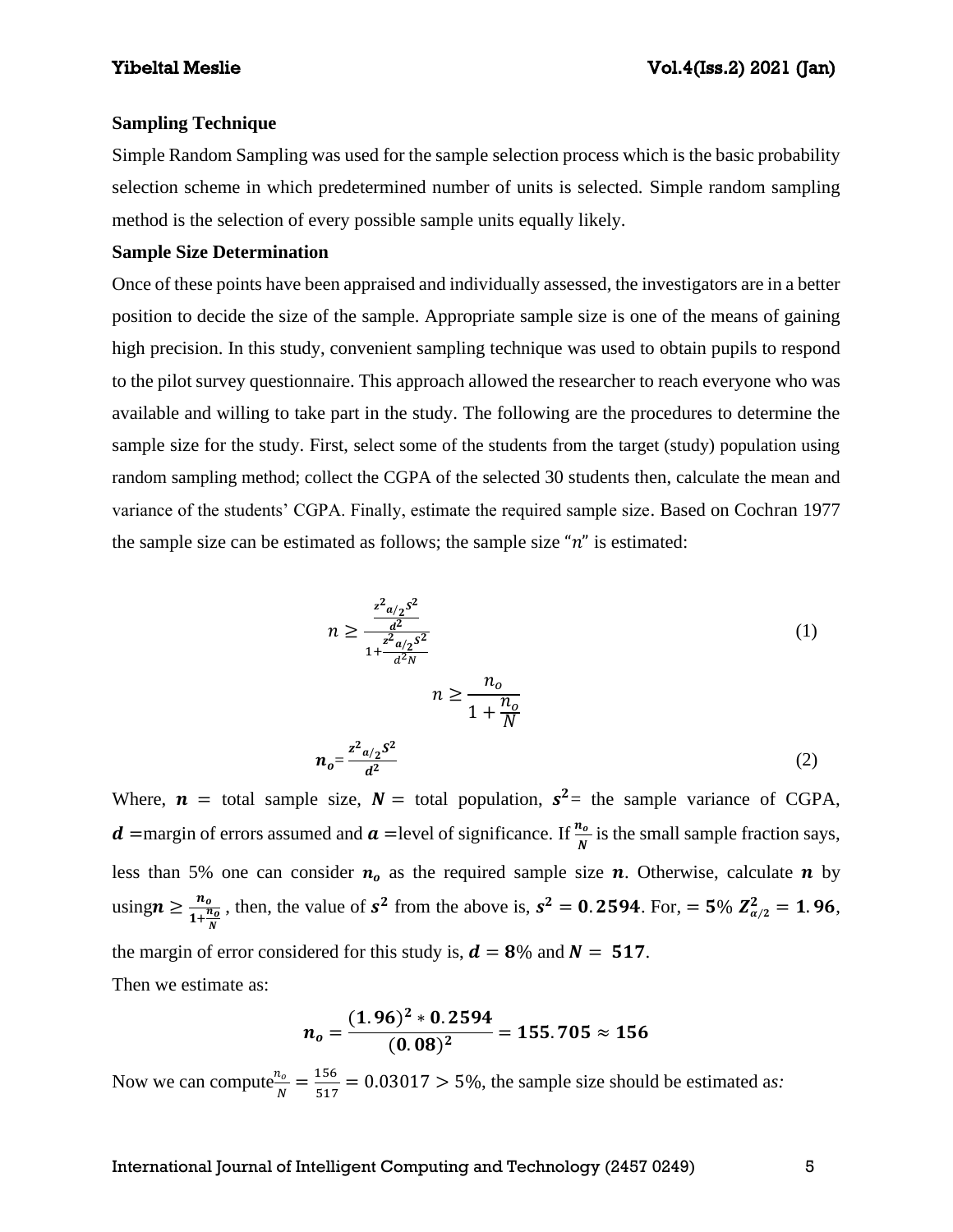$$
n = \frac{156}{1 + \frac{156}{517}} = 119.8395 \approx 12
$$

Finally, to find the estimated sample size for each stratum (department) of size  $N_h$ , we use stratification with proportional allocation of  $n_h$ , which is expressed by:

$$
n_h = \frac{N_h}{N} * n \tag{3}
$$

Where, N = total number of the target population,  $N_h$  = the number of all third year students in the  $h^{th}$  department (strata),  $h = 1, 2, 3 ... 8$ ,  $n_h$  =the sample size for each strata and  $n =$  the total sample size.  $nh = \frac{Nh}{N}$  $\frac{VH}{N} * n$ 

$$
n_1 = \frac{N_1}{N} * n = \frac{130}{517} * 120 \approx 30
$$

$$
n_2=\frac{N_2}{N}*n=\frac{73}{517}*120\approx 17
$$

$$
n_8=\frac{N_8}{N}*n=\frac{50}{517}*120\approx 12
$$

Table 1. The Estimated Sample Size from each Department

| <b>Department</b>  | $N_h$ | $n_h$ |
|--------------------|-------|-------|
| <b>Biology</b>     | 130   | 30    |
| Chemistry          | 73    | 17    |
| <b>Statistics</b>  | 72    | 17    |
| <b>Mathematics</b> | 42    | 10    |
| Physics            | 61    | 14    |
| Biotechnology      | 49    | 11    |
| Geology            | 40    | 9     |
| Sport Science      | 50    | 12    |
| Total              | 517   | 120   |

#### **Study Variables**

Academic achievement that can be measured by CGPA of the student was an outcome variable for this study. The independent variables are measured from structural questionnaires and those are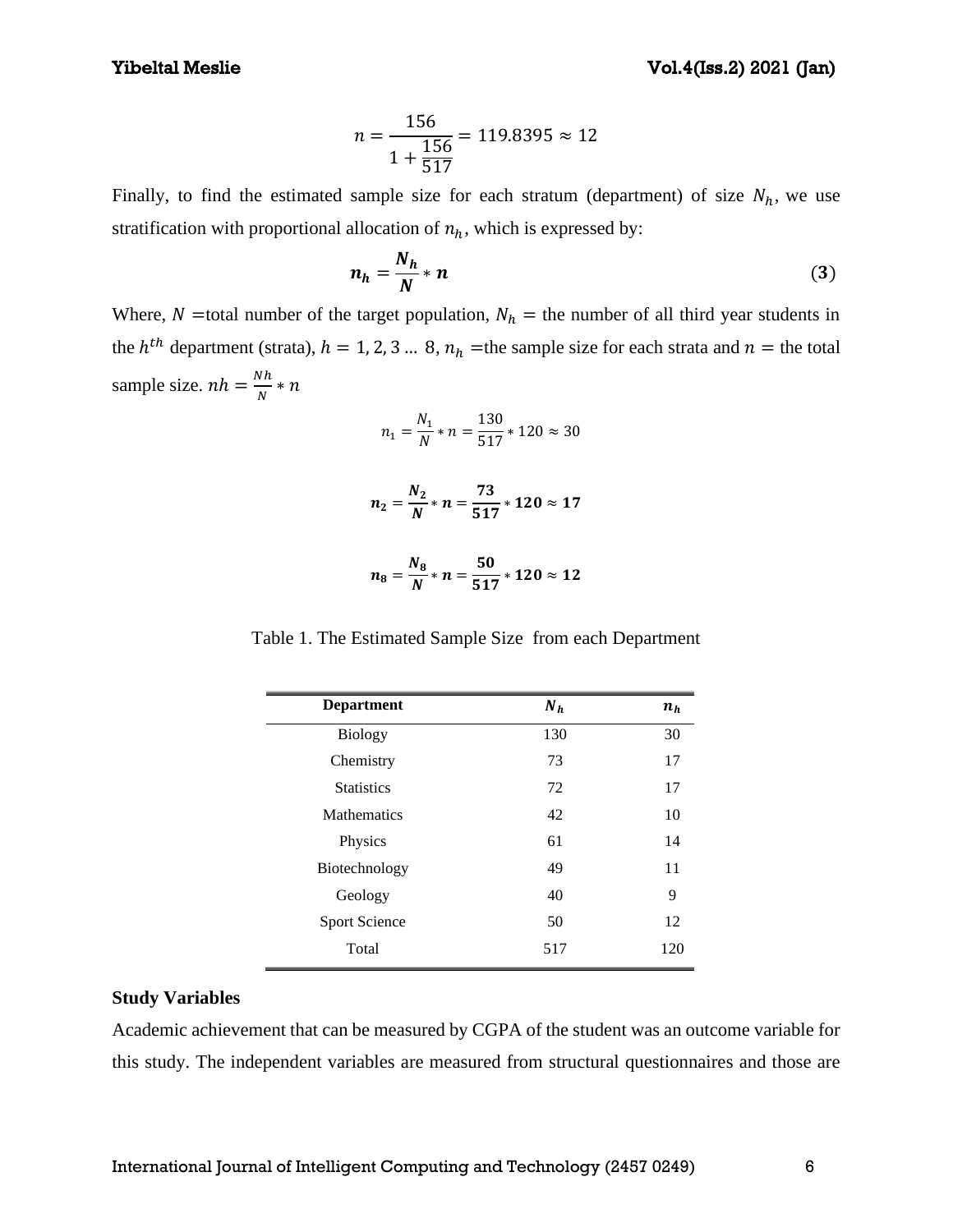related to parental involvement and socio-demographic variables. Therefore, the independent variables included in this study were list out in **Table 2** below.

| <b>Variable</b>          | Coding              | <b>Variable</b>       | Coding                               |
|--------------------------|---------------------|-----------------------|--------------------------------------|
|                          | $1 = Male$          |                       | $1 = Urban$                          |
|                          |                     |                       |                                      |
| Gender                   | $2 =$ Female        | Residence place       | $2=$ Rural                           |
|                          | $1 = Biology$       |                       | 1=Illiterate                         |
|                          | 2=Chemistry         |                       | 2=Primary school                     |
|                          | 3=Statistics        |                       | 3=Secondary school                   |
| Department of the        | 4=Mathematics       | Education level for   | 4=Diploma                            |
| student                  | 5=Physics           | head of house head    | $5=1$ <sup>st</sup> degree and above |
|                          | 6=Biotechnology     |                       |                                      |
|                          | 7=Geology           |                       |                                      |
|                          | 8=Sport science     |                       |                                      |
| Monthly income           | [Continuous]        | Family size           | [Continuous]                         |
|                          |                     |                       |                                      |
|                          | 1=Strongly disagree |                       | 1=Strongly disagree                  |
|                          | $2 = Disagree$      | Parent Advice         | $2 = Disagree$                       |
| Financial support        | 3=Neutral           |                       | 3=Neutral                            |
|                          | $4 =$ Agree         |                       | $4 =$ Agree                          |
|                          | 5=Strongly agree    |                       | 5=Strongly agree                     |
|                          | 1=Strongly disagree |                       | 1=Strongly disagree                  |
| <b>Parent Motivation</b> | 2=Disagree          | Psychological support | 2=Disagree                           |
|                          | 3=Neutral           |                       | 3=Neutral                            |
|                          | $4 = \text{Agree}$  |                       | $4 =$ Agree                          |
|                          | 5=Strongly agree    |                       | 5=Strongly agree                     |

**Table 2. Independent Variables with Coding Included in the Study**

# **2.1.Statistical Data Analysis**

## **Descriptive Statistics**

Methods of organizing (tabulation and frequency distributions) would be used in order to obtain a certain indicators of data like measures of central tendency and measures of dispersion (variation) which summarized some important features of the data would be done for this study.

## **Multiple Linear Regression Model**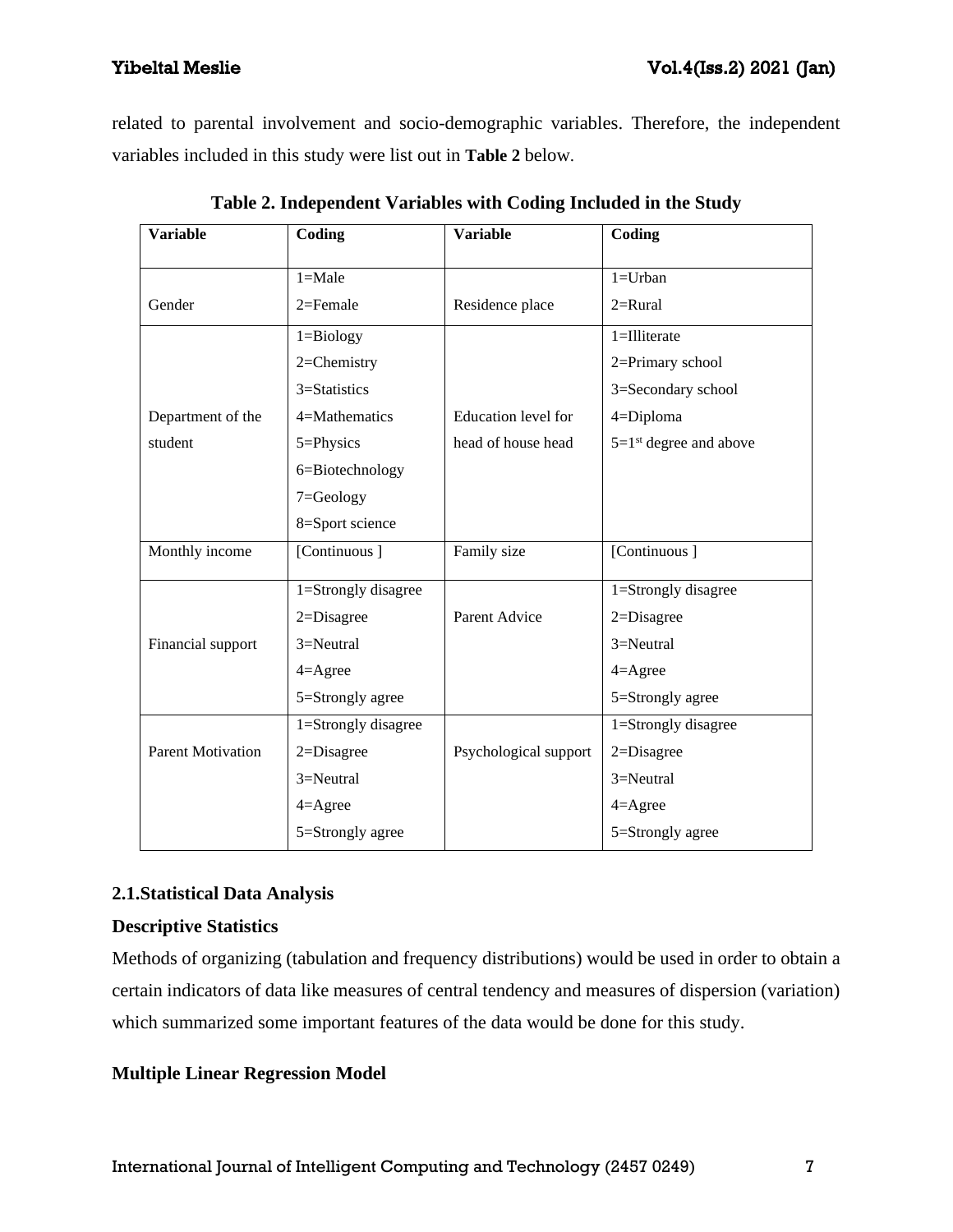In multiple linear regressions we have a dependent and two or more independent variables. This model is used to study the linear relationship among variables. The multiple regression models are also used for when the response variable is quantitative and continuous. Designating the single response variable by Y, the  $p$  independent variable  $X_1, X_2, X_3, \ldots, X_p$  and the error term bys, the population model of multiple linear regressions is given by the following expression: The regression model is written as:

$$
Y = \beta_0 + \beta_2 X_2 + \beta_2 X_2 + \dots + \beta_p X_p + \varepsilon \tag{4}
$$

Where *Y* is response variable (CGPA of students),  $\beta_0$  is constant term,  $\beta_1, \dots, \beta_p$ , are unknown parameters,  $i = 1, 2, ..., p, X_1, X_2, ..., X_p$ , are explanatory variables and  $\varepsilon$  is the error term. The model parameters are estimated by using least square estimation method in order estimate the unknown parameter for multiple linear regression model. The ordinary least square estimation can be done using:

$$
\hat{\beta} = (x'x)^{-1}x'y \tag{5}
$$

Where; y is vector of observation of academic achievement,  $y(nxp)$  is invertible matrix of coefficient, y is matrix of factors affecting the academic achievement,  $\beta$ 's are vectors of the coefficients of the explanatory (independent) variables and  $\beta$  (px1) is vectors of regression that is estimated from the data.

#### **Regression Model Assumptions**

- Multiple regression models should be linear and also parameter should enter the model in linear form (Linearity).
- Errors have normal distribution with mean vector zero (Normality).
- Variance of the errors at each fixed values of the independent variables is constant that is  $\delta^2$ (Homoskedasticity).
- There should not be correlation between successive error terms. That is,  $corr (ei, ej = 0)$ . Autocorrelation occurs when the residuals are not independent from each other.
- There must not be significant relation between the independent variables. In other words, X has a  $n \times k$  matrix of full rank (no Multicolinerity). It occurs when several independent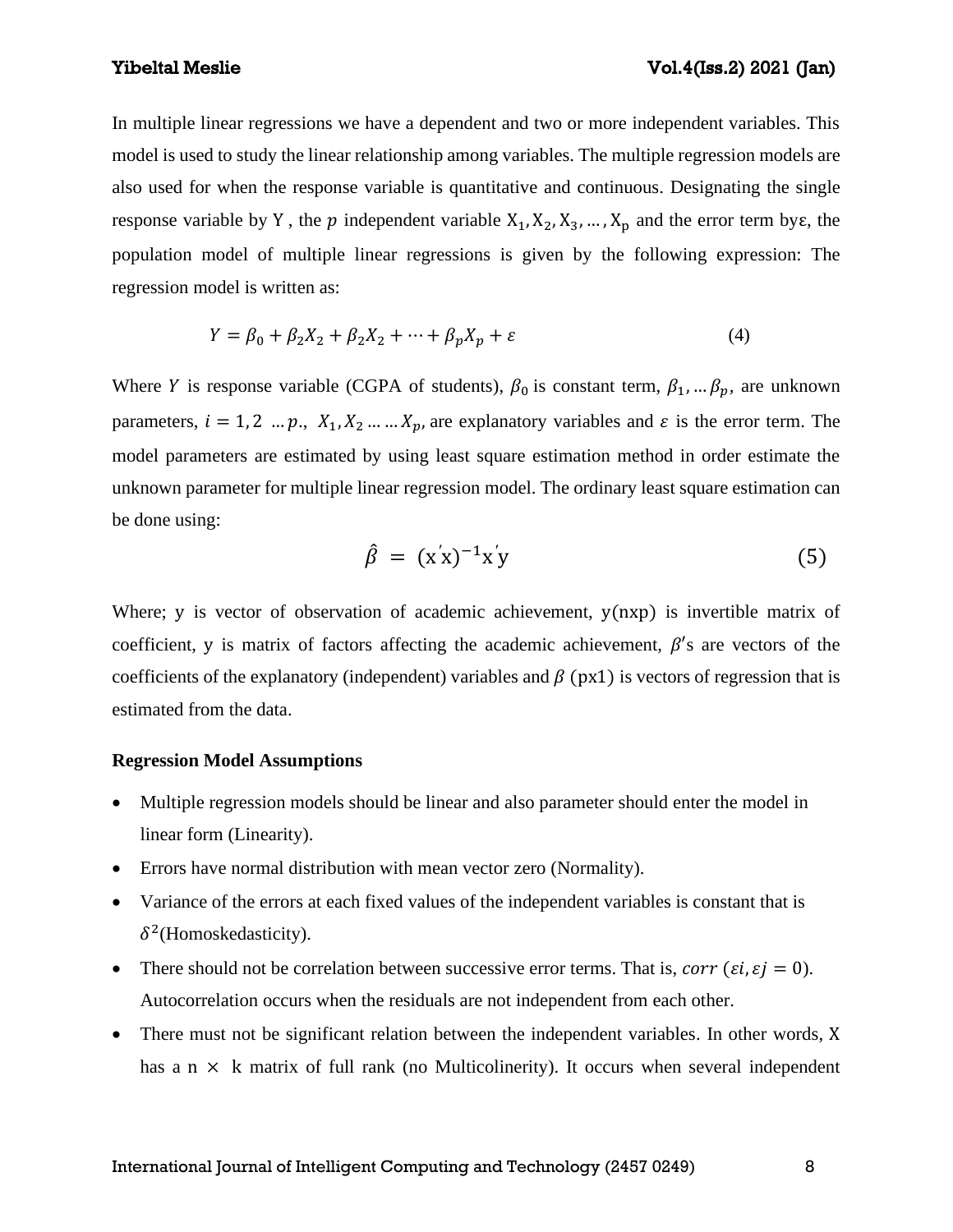variables correlate at high levels with one another. Those model assumptions would have been checked using appropriate statistical tools.

### **Hypothesis Testing for Analysis of Variance (ANOVA)**

Adequacy of the model in multiple linear regressions can be checked by testing the regression coefficient associated with the independent variable.

**Step 1:** Identify the null and alternative of hypothesis:

Ho:  $\beta$ 1 =  $\beta$ 2 =  $\beta$ 3 =  $\cdots$   $\beta$ k = 0 (the model is not adequate to fit the data)

Ha:  $\beta i \neq 0$  for at least one  $i = 1,2,3,...$  k (the model is adequate to fit the data)

**Step 2:** Fix the level of significance and the tabulated value:  $\alpha = 0.05$  (default value) **Step 3:** Find the test statistic

$$
Fcal = \frac{MSR}{MSE}
$$
 (6)

Where, 
$$
MSR = \frac{SSR}{df} = \frac{SSR}{(p+1)-1}
$$
 and,  $MSE = \frac{SSres}{df} = \frac{SSres}{n-(p+1)}$ 

**Step 4:** Decision and rejection region: Decion rule reject Ho if, f cal  $\gt$  f tab **Step 5:** Conclusion: Rejecting the null hypothesis implies that the adequacy of the model to fit the data very well.

## **3. Results**

A common first step in data analysis is to summarize information about variables in the data set, such as the averages and variance of variables. There were a total of 120 respondents (students), and the maximum CGPA of the student is 3.97 and the minimum CGPA is 2.00 with the average value of CGPA 3.067 its standard deviation and variance were 1.54155 and 0.204 respectively.

The following table presented the mean and standard deviation of Family average monthly income, Family size (in number), financial support, advice, motivation, and psychological support. Each of the items was designed in the form of five rating scales which are called Lickert scales. These are strongly disagreeing, disagree, neutral, agree and strongly agree. The values given were, 1, 2, 3, 4, and 5 respectively. The average value was obtained by dividing the sum of ratio scales (i.e.,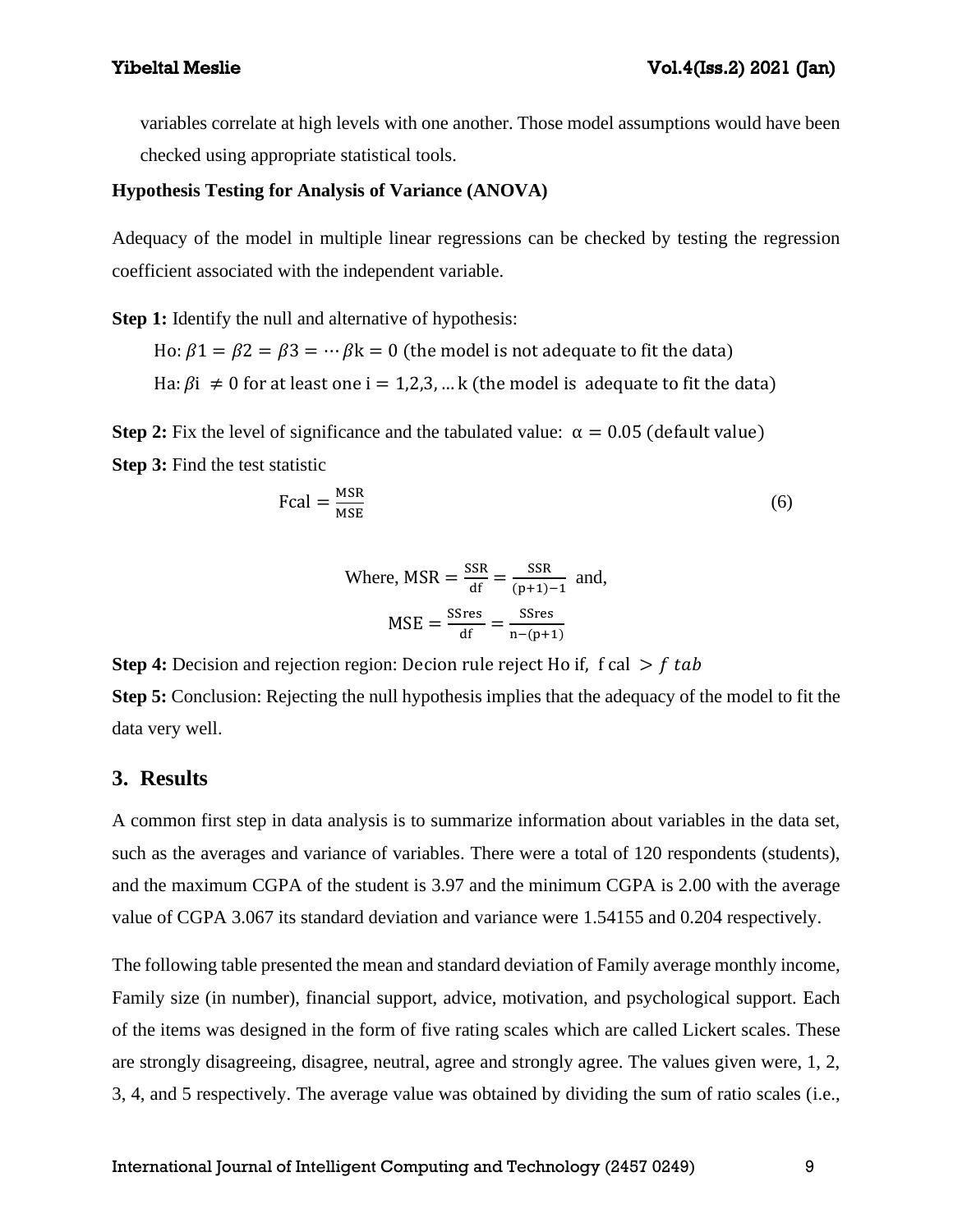1+2+3+4+5=15) by number of Lickert scales that is 5 [29] and those measurements were considered as a continuous variable.

|                    | N   | <b>Minimum</b> | <b>Maximum</b> | Mean  | <b>Std. Deviation</b> | <b>Variance</b> |
|--------------------|-----|----------------|----------------|-------|-----------------------|-----------------|
| Current CGPA value | 120 | 2.00           | 3.97           | 3.067 | .4515                 | .204            |
| Valid N (listwise) | 120 |                |                |       |                       |                 |

**Table 3. Descriptive Statistics for Response Variable**

| Table 4. Descriptive Statistics for Continuous Explanatory Variables |  |  |  |  |
|----------------------------------------------------------------------|--|--|--|--|
|----------------------------------------------------------------------|--|--|--|--|

| <b>Variables</b>              | <b>Mean</b> | <b>Std. Deviation</b> |
|-------------------------------|-------------|-----------------------|
| Family Average Monthly Income | 3754.4      | 2.495                 |
| Family Size (In Number)       | 1.79        | 1.883                 |
| <b>Financial Support</b>      | 3.58        | 0.74                  |
| Parent's Advice               | 3.62        | 0.69                  |
| <b>Psychological Support</b>  | 3.32        | 0.90                  |
| Motivation                    | 3.44        | 0.53                  |

There were higher numbers of male respondents 87 (72.5%) than that of female 33 (27.5%). Majority of the respondents were come from rural 63 (52.5%) and 57 (47.5%) were from urban. The educational status of head of household for respondents were; 39 (32.5%)  $1<sup>st</sup>$  degree and above, 29 (24.2%) illiterate, 18 (15%) secondary school, and 17 (14.2%) primary school  $\&$ diploma both equal.

# **Correlation Analysis**

The correlation analysis used to indicate the strength of association between continuous variables was presented in the following Table 6 below. The sig. value (p-value) is less than 5% (.05), default significance level, showed the existence of correlation between current CGPA and a variable. According to the categorization principle family average monthly income, financial support, parent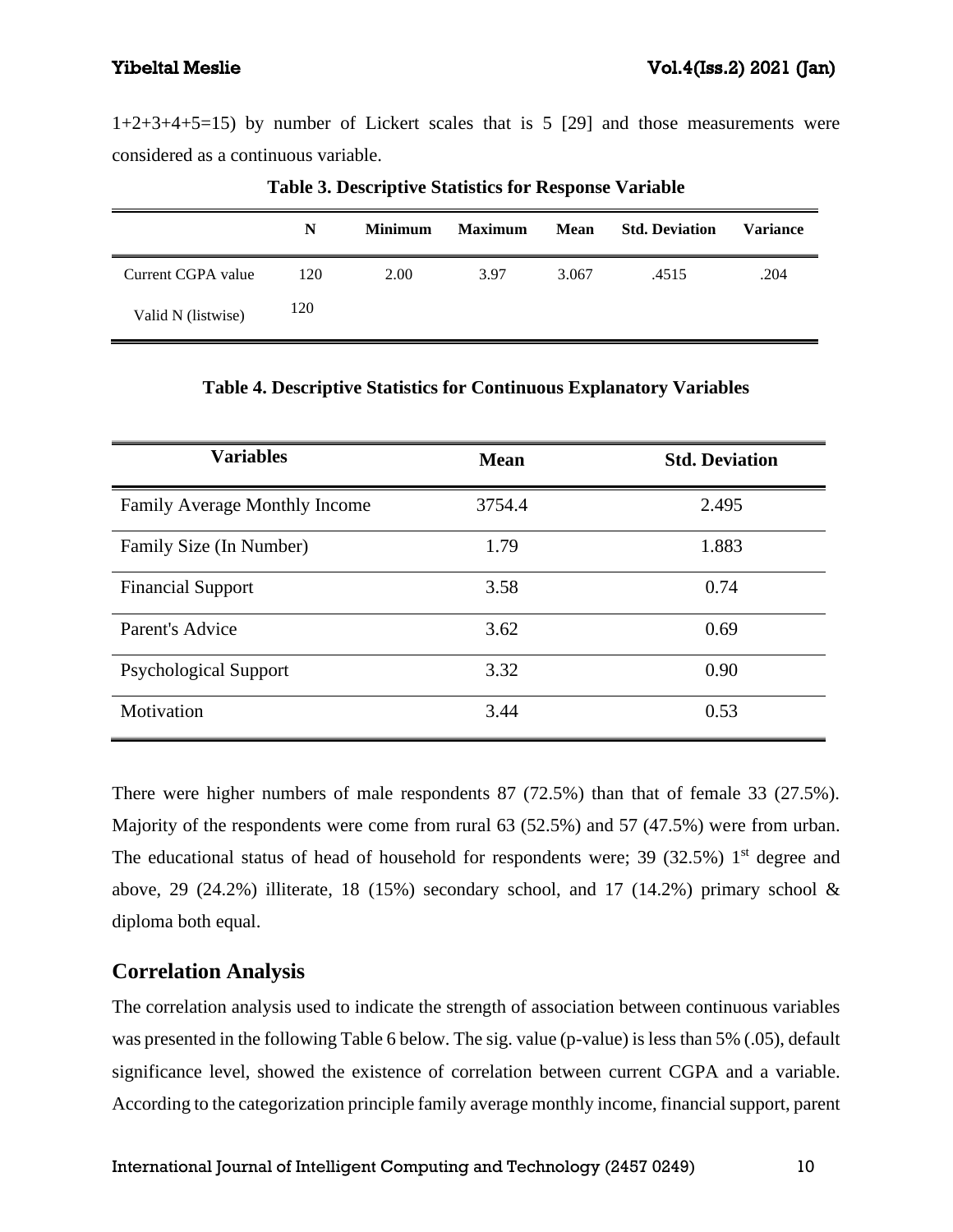advice, parent motivation and psychological support have moderate positive correlation with current CGPA. On the other hand, family size (in number) has the significance level greater than 5% (.05) implied that there was no correlation between family size and current CGPA.

|                                      | Demographic variable    | <b>Frequency</b> | <b>Percent</b> |
|--------------------------------------|-------------------------|------------------|----------------|
| <b>Gender</b>                        | Male                    | 87               | 72.5           |
|                                      | Female                  | 33               | 27.5           |
| <b>Residence place</b>               | Urban                   | 57               | 47.5           |
|                                      | Rural                   | 63               | 52.5           |
|                                      | <b>Biology</b>          | 30               | 25.0           |
|                                      | Chemistry               | 17               | 14.2           |
| <b>Department</b>                    | <b>Statistics</b>       | 17               | 14.2           |
|                                      | <b>Mathematics</b>      | 10               | 8.3            |
|                                      | Physics                 | 14               | 11.7           |
|                                      | Biotechnology           | 11               | 9.2            |
|                                      | Geology                 | 9                | 7.5            |
|                                      | <b>Sport Science</b>    | 12               | 10.0           |
|                                      | Illiterate              | 29               | 24.2           |
| <b>Educational</b>                   | Primary School          | 17               | 14.2           |
| <b>Level of Head</b><br>of Household | <b>Secondary School</b> | 18               | 15.0           |
|                                      | Diploma                 | 17               | 14.2           |
|                                      | $1st$ Degree & Above    | 39               | 32.5           |

**Table 5. Frequency distribution for Demographic Variables**

# **Linear Regression Analysis**

Regression Analysis describes the relationship between the dependent variable (current CGPA) and the respective independent variables. The following table displayed the overall significance of the regression model. The hypothesis test of analysis of variance (ANOVA) is stated as:  $H_0: \beta_1 = \beta_2 = \beta_3 = \dots = \beta_8 = 0$  (There is no significant predictor variable in the model) versus  $H_1$ : not  $H_0$  (At least one predictor variable contributes significantly to the model).

Since sig. value  $(.000)$  is less than 5% significance level, so the null hypothesis  $(H<sub>0</sub>)$  is rejected and at least there is one Explanatory variable which affects the current CGPA of students in the model. Hence, the overall regression model is significant.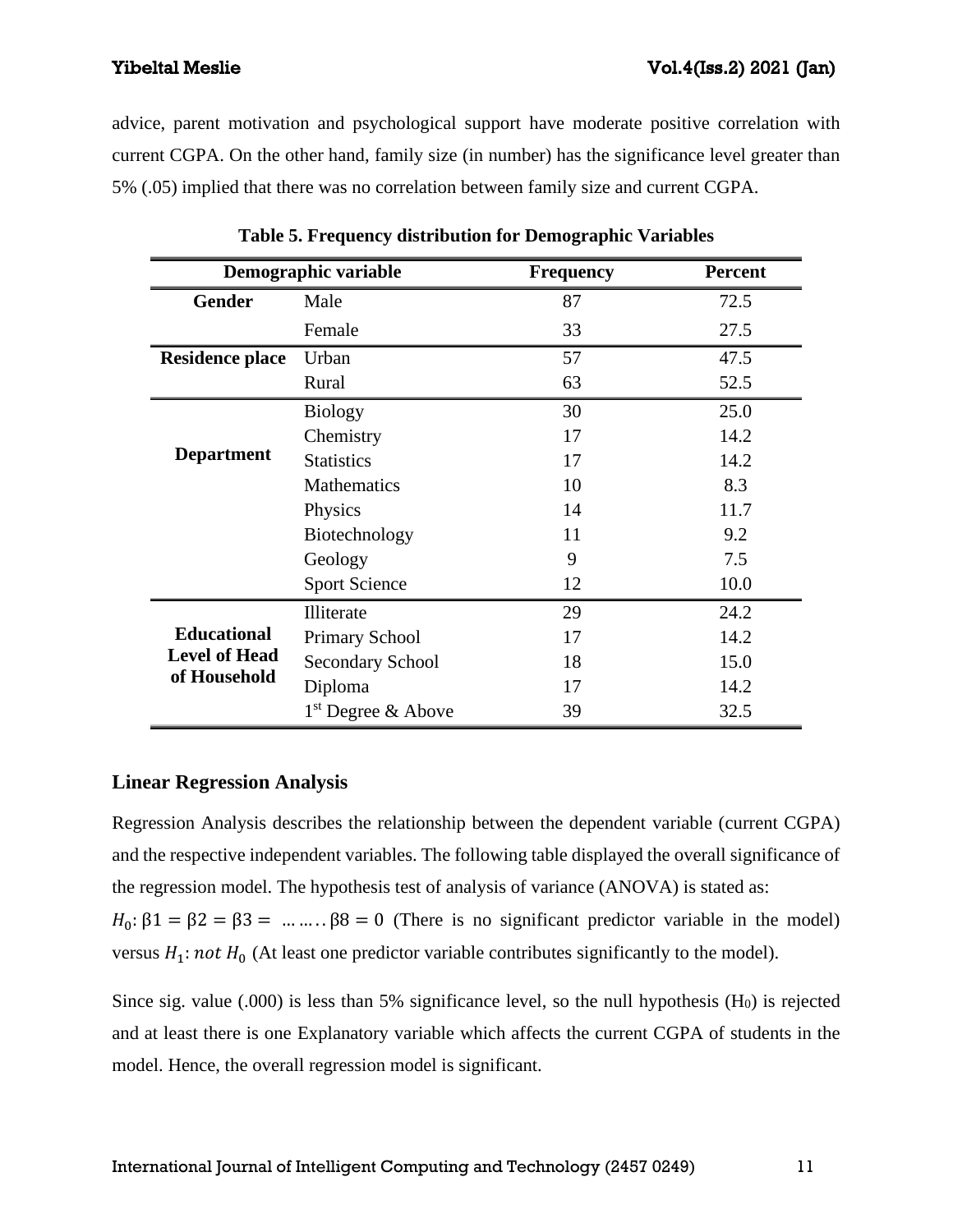|             |                 | Family  | <b>Family Size</b> | Financial | Parent | Parent    | Psycholo |
|-------------|-----------------|---------|--------------------|-----------|--------|-----------|----------|
|             |                 | Monthly | (in Number)        | Support   | Advice | Motivatio | gical    |
|             |                 | Average |                    |           |        | n         | Support  |
|             |                 | Income  |                    |           |        |           |          |
| Current     | Pearson         | .406    | .007               | .367      | .443   | .391      | .577     |
| <b>CGPA</b> | Correlation     |         |                    |           |        |           |          |
| value       | Sig. (2-tailed) | .000    | .609               | .000      | .011   | .000      | .001     |
|             | N               | 120     | 120                | 120       | 120    | 120       | 120      |

**Table 6. Correlation Analysis**

**Table 7. Analysis of Variance (ANOVA)**

| Model      | Sum of Squares | DF  | Mean Square |         | Sig.  |
|------------|----------------|-----|-------------|---------|-------|
| Regression | 1134.300       | 13  | 87.254      | 495.761 | 0.000 |
| Residual   | 18.860         | 107 | 0.176       |         |       |
| Total      | 1153.160       | 120 |             |         |       |

From the model summary **Table 7** the value of Adjusted R-Square  $(R^2)$  is 0.977 implied that about 97.7% of variation in Current CGPA (dependent variable) is expressed in the variation of set of predictor variables (Gender, Residence place, Family's average monthly income, Education status for head household, Family size, Financial support, Advice, Motivation, and Psychological support). In addition, the Durbin Watson statistics =  $1.987 \approx 2$  showed that there was no autocorrelation problem on the regression model.

|       | <b>Table 8. Model Summary</b> |                 |                          |         |  |  |  |  |
|-------|-------------------------------|-----------------|--------------------------|---------|--|--|--|--|
| Model | R                             | <b>R</b> Square | <b>Adjusted R Square</b> | Durbin- |  |  |  |  |
|       |                               |                 |                          | Watson  |  |  |  |  |
|       | .989ª                         | .979            | .977                     | 1.987   |  |  |  |  |

# **Estimating Regression Model Coefficients**

The following **Table 9** presented the coefficient of individual explanatory variables with the corresponding to sig. value (p-value).

When the set of predictor variables include categorical variable with more than two levels, it is mandatory to use dummy variable in the regression model. Dummy variable is an artificial variable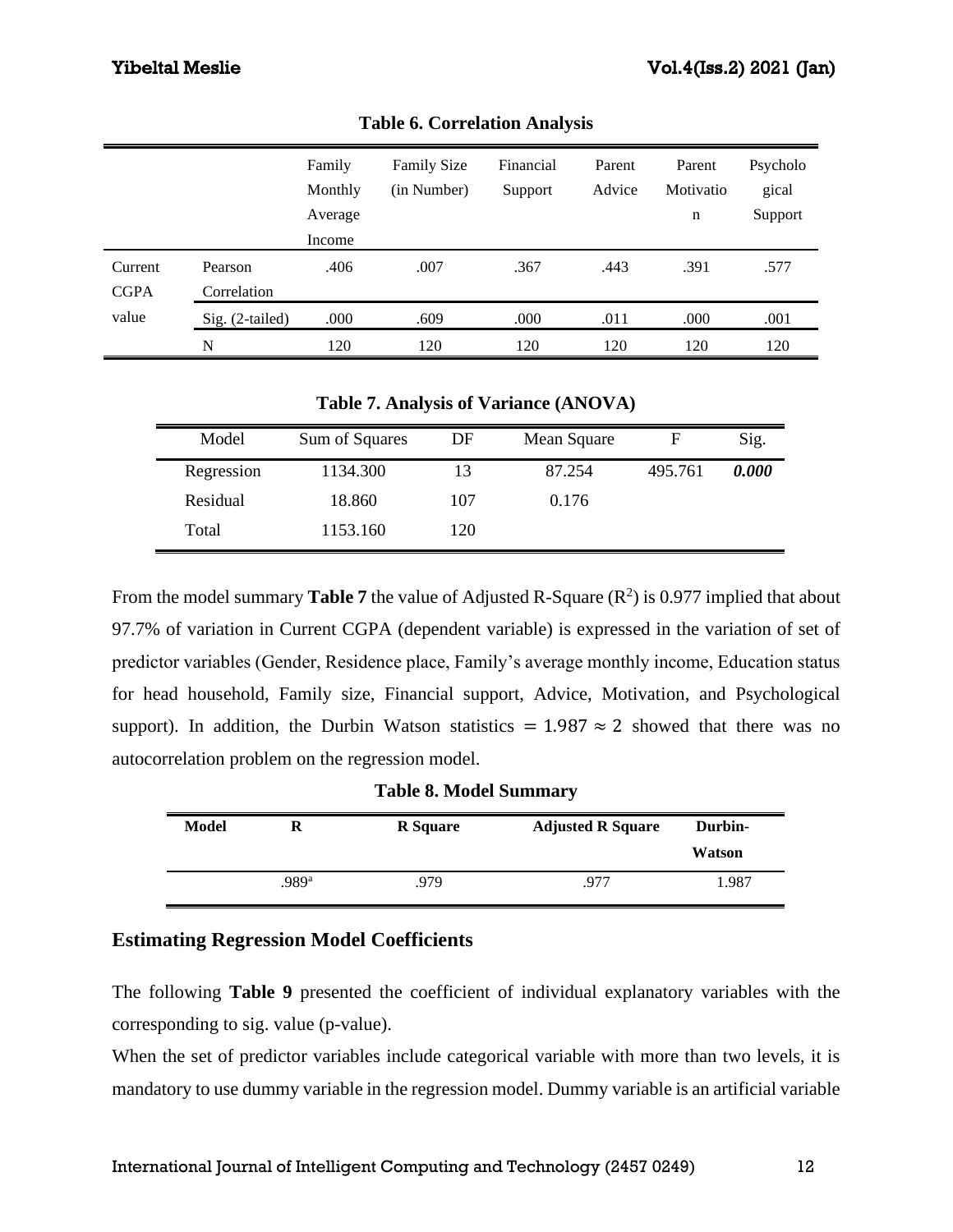which is created to represent an attribute with two or more district categories. These variables are also called indicator variables. We usually use 0 and 1 to represent: "0" for the absence of attribute, and "1" for the presence of attribute. In this study the variable Education level of head household is categorical with five levels (illiterate, primary school, secondary school, diploma, first degree and above). If a categorical variable has m levels or categories, then  $(m - 1)$  dummy variables are required and each of them takes value  $0 < 1$ . Let the notation "D" represent dummy variable.

Hence, the multiple linear regression model given by:

$$
Y = \beta_o + \beta_1 X_1 + \beta_2 X_2 + \beta_3 X_3 + \beta_4 X_4 + \beta_5 X_5 + \beta_6 X_6 + \beta_7 X_7 + \beta_8 X_8 + \beta_9 D_1 + \beta_{10} D_2
$$
  
+  $\beta_{11} D_3 + \beta_{12} D_4 + \varepsilon$  (7)

Where:  $X_1$  =Gender,  $X_2$  = Residence place,  $X_3$  = Family average monthly income,  $X_4$  = Family size (in number),  $X_5$  =financial support,  $X_6$  = parent advice,  $X_7$  = parent motivation,  $X_8$  = parent psychological support, and the dummy variable created,  $D_1, D_2, \ldots, D_4$  are education level of head of household for primary school, secondary school, diploma and  $1<sup>st</sup>$  degree & above respectively.

|                              | Unstandardized<br>Coefficients |            | Standardized<br>Coefficients |                          |               |
|------------------------------|--------------------------------|------------|------------------------------|--------------------------|---------------|
| Variables                    | B                              | Std. Error | <b>B</b> eta                 | $t-$<br><b>Statistic</b> | Sig.<br>value |
| Gender                       | .297                           | .097       | .171                         | 3.062                    | .003          |
| Residence Place              | .105                           | .090       | .116                         | 1.167                    | .245          |
| Family Monthly income        | .084                           | .013       | .057                         | 6.462                    | .000          |
| <b>Family Size</b>           | .017                           | .022       | .073                         | .773                     | .434          |
| <b>Financial Support</b>     | .374                           | .067       | .135                         | 5.582                    | .001          |
| <b>Advice of Parent</b>      | .234                           | .069       | .035                         | 3.391                    | .003          |
| <b>Motivation of Parent</b>  | .150                           | .102       | .182                         | 1.467                    | .145          |
| <b>Psychological Support</b> | .346                           | .048       | .091                         | 7.208                    | .000          |
| <b>Education Level of</b>    |                                |            |                              |                          |               |
| Head of household*           |                                |            |                              |                          |               |
| Illiterate                   |                                |            |                              | 7.359                    | .000          |

**Table 9. Estimated Coefficients for each Explanatory Variable**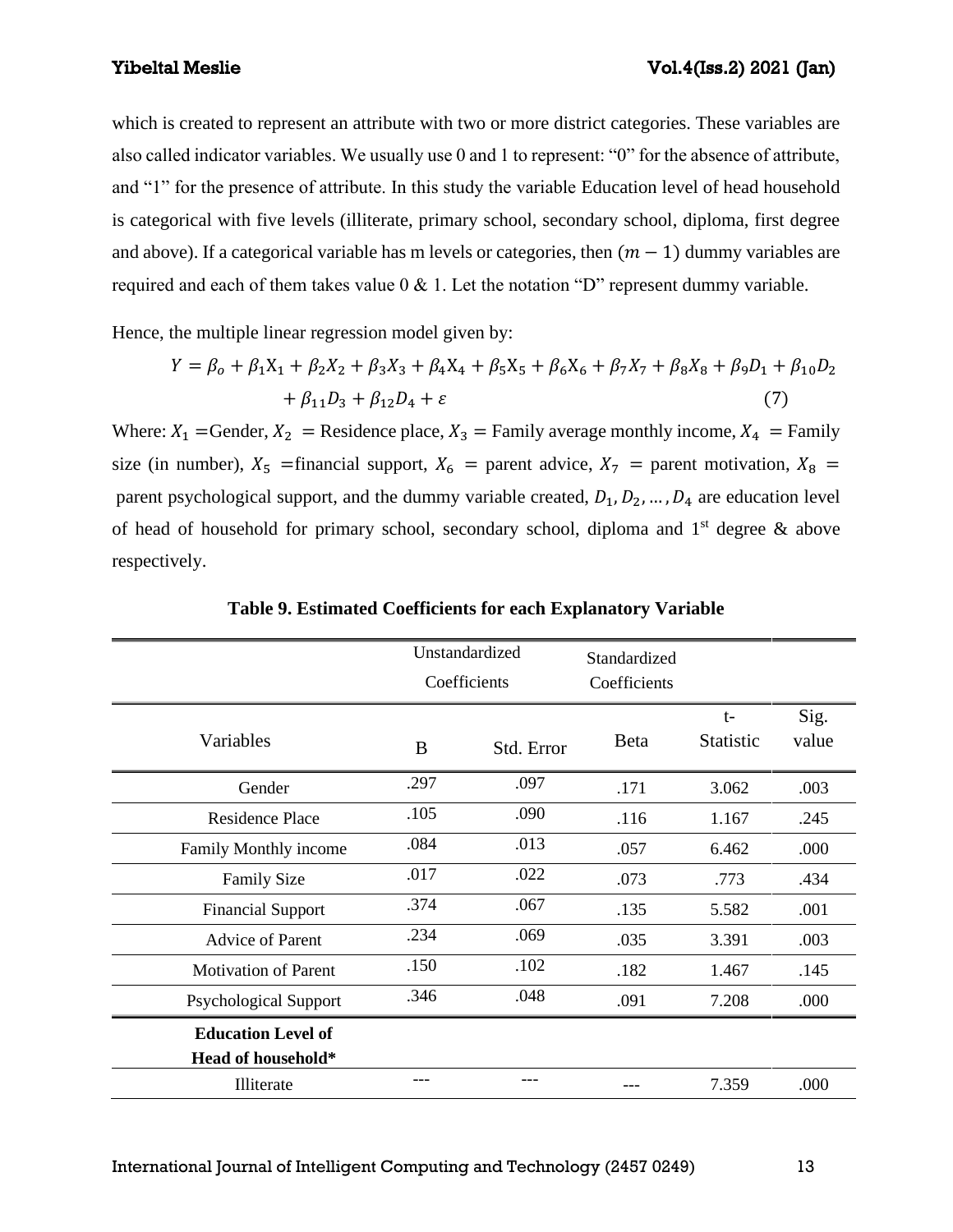| Primary School         | $-.035$ | .013 | $-.027$ | $-2.692$ | .000 |
|------------------------|---------|------|---------|----------|------|
| Secondary School       | .138    | .037 | .109    | 3.73     | .000 |
| Diploma                | .252    | .067 | .196    | 3.761    | .000 |
| First Degree and Above | .585    | .125 | .089    | 4.680    | .000 |

*\*illiterate household head* is taken as a reference category.--for Gender "Female" is as a reference. The individual hypothesis test of each explanatory variable  $(\beta j's)$  is:

$$
H_0: \beta_j = 0 \quad \text{Versus} \quad H_1: \beta_j \neq 0
$$

**Decision Rule:** reject  $H_0$  if the sig. value (p-value) is less than 5% (.05), and inferred the explanatory variable is significant to the model, implied it has an effect for the students' academic performance.

Thus, the corresponding fitted multiple linear regression model is:

$$
\hat{Y} = .297X_1 + 0.084X_3 + 0.374X_5 + 0.234X_6 + 0.374X_6 + 0150X_7 + 0.346X_8 - 0.035D_1 + .138D_2 + .252D_3 + 0.585D_4
$$
\n(8)

Where,  $\hat{Y}$  is Current CGPA of students,  $X_1$  = Gender,  $X_3$  = Family Average Monthly Income,  $X_5 =$ , Financial Support,  $X_6 =$  Parent Advice,  $X_7 =$ , Parent Motivation,  $X_8 =$ Psychological Support,  $D_1$  =Primary School,  $D_2$  = Secondary School,  $D_2$  =diploma &  $D_4$  =1<sup>st</sup> degree & above. Note: Positive and significant estimated coefficients revealed, there was a direct relationship between Current CGPA of students and parent involvement and related factors.

 $\infty$  The coefficient  $\beta_1 = .297$  showed that, the current CGPA of male students is .297 times higher as compared to female students, keeping other variables constant. Or, the expected difference of male and female students' CGPA is .297. Similarly, the students' CGPA having education level primary school headed household is .035 times lower as compared to illiterate headed household students, keeping other variables constant. Or, the expected difference of primary school & illiterate headed household students' CGPA is -.035; the students' CGPA having education level diploma headed household is .252 times higher as compared to illiterate headed household students, keeping other variables constant; the students' CGPA having education level 1<sup>st</sup> degree and above headed household is .585 times higher as compared to illiterate headed household students, keeping other variables constant.

After controlling the effect of gender and education level of head of household, the current CGPA of a student is increased by 8.4% with 1% increase in family average monthly income, keeping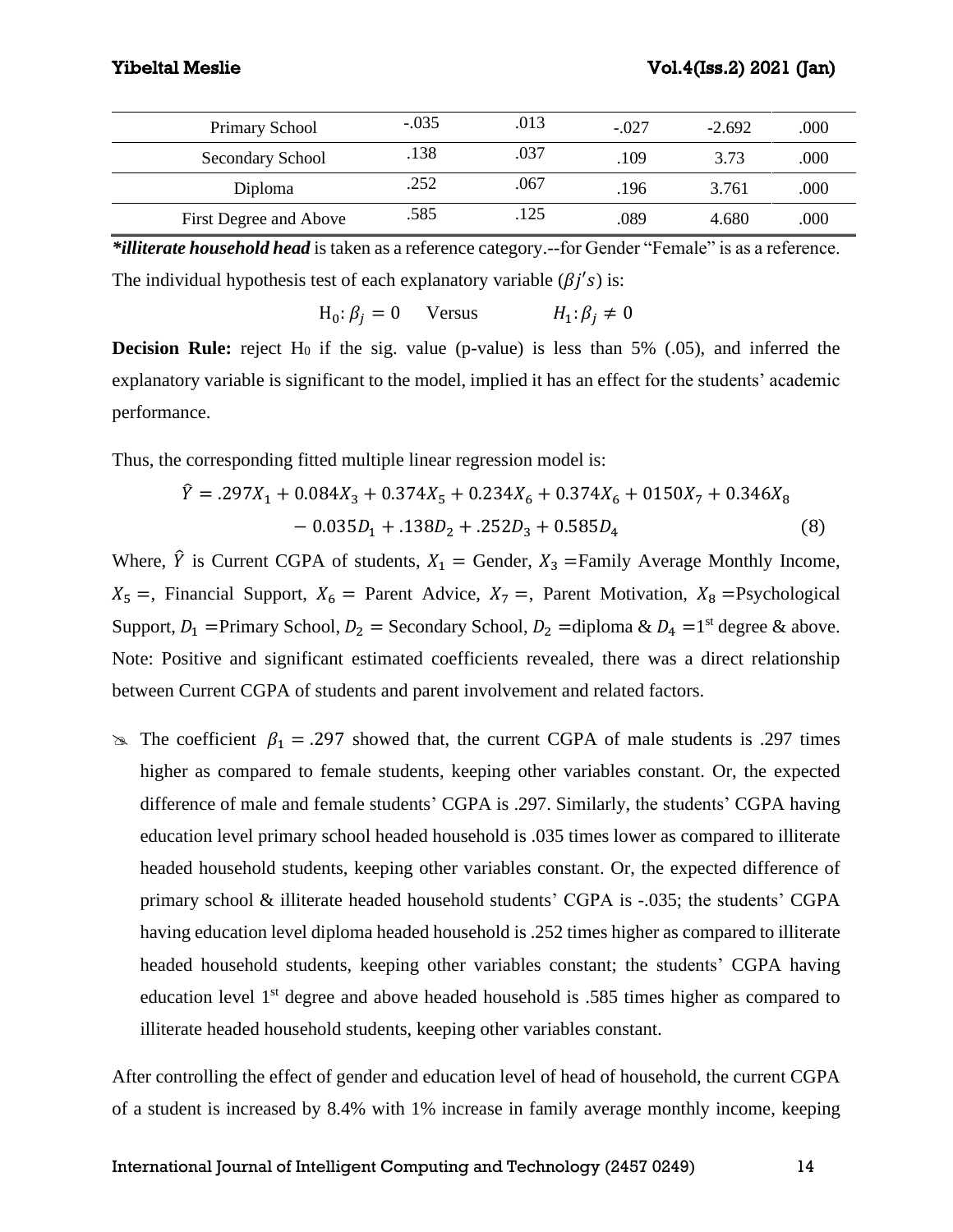other variables constant. The student's current CGPA is increased by 37.4%, 23.4%, 15% and 34.6% with 1% increase in financial support, parent advice, parent motivation and psychological support respectively, keeping other variables constant and control the effect of the gender of students and education level of head of household.

## **Checking for Regression Model Assumptions**

Once we estimated the regression model coefficients', it is necessary of assessing whether the underlined model assumptions are satisfied or not? For this study, the assumption of Normality, Linearity, homoscedasticity, no Autocorrelation and no multicollinearity were checked and presented below.

#### Histogram



### **Fig 1. Histogram**

From the above **fig. 1** histogram plot almost all the spike lies under the normal curve. Hence, this showed that the assumption of normality of error term is satisfied.

Normal P-P Plot of Regression Standardized Residual



**Fig 2. Normal P-P Plot**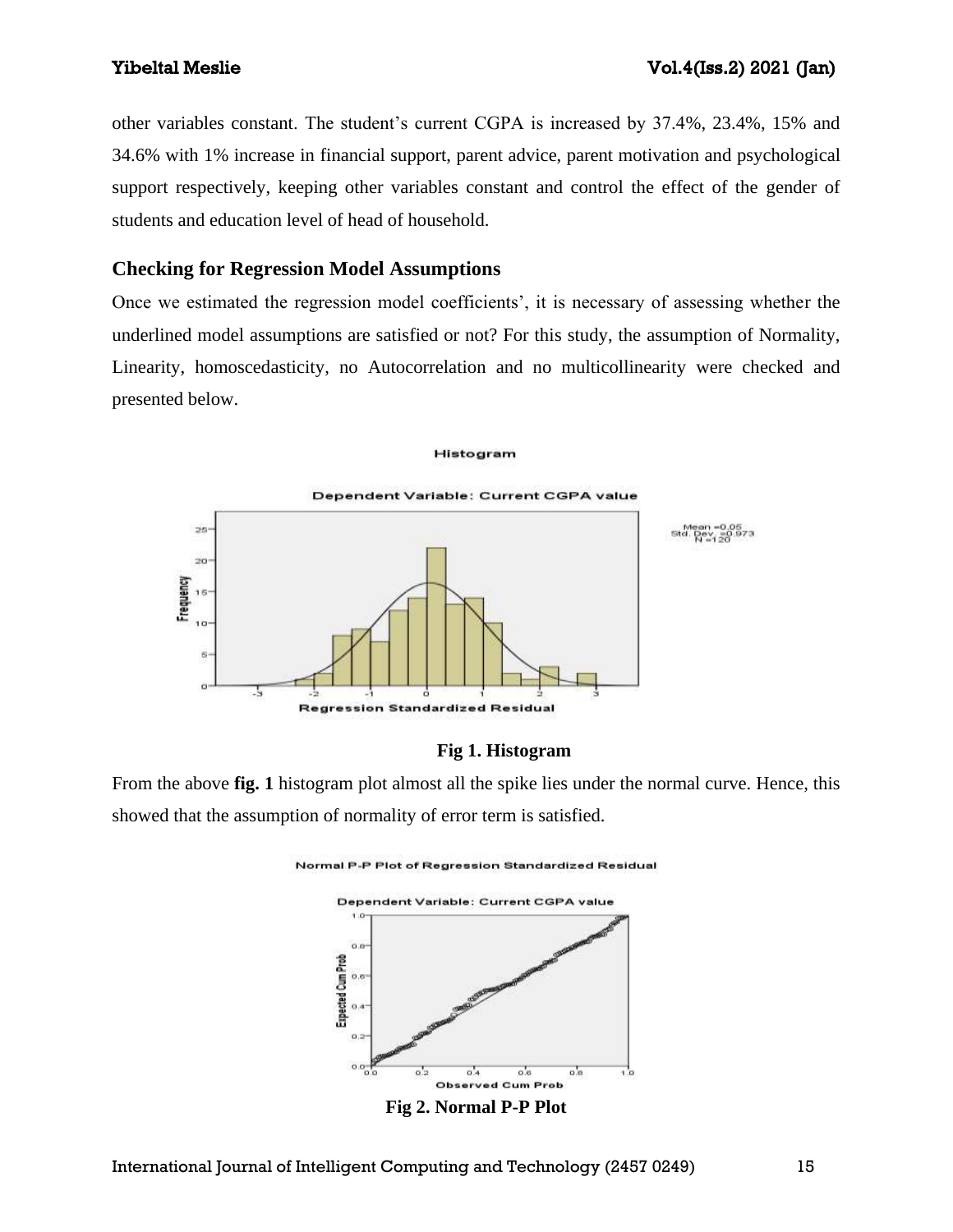The points of normal p-p plot (**fig. 2**) are lined on the straight line, this indicated there was a linear relationship between current CGPA of students and the set of explanatory variables, implied that linearity of a regression model is satisfied.

#### Scatterplot



**Fig 3. Scatter Plot**

From **fig. 3** plot of standardized fitted values against the standardized residuals, we observed that the spread of the residuals are the same throughout (i.e. there is no any systematic patterns). The non-systematic random pattern indicated the error terms are homoskedastic (constant variance), there is no hetroscedasticity problem.



**Fig 4. Partial Autocorrelation function (PACF)**

In **fig. 4** Above the Partial Autocorrelation function *(PACF)* showed there is no spike outside the confidence interval. Thus, there is no autocorrelation problem of the error terms in the model.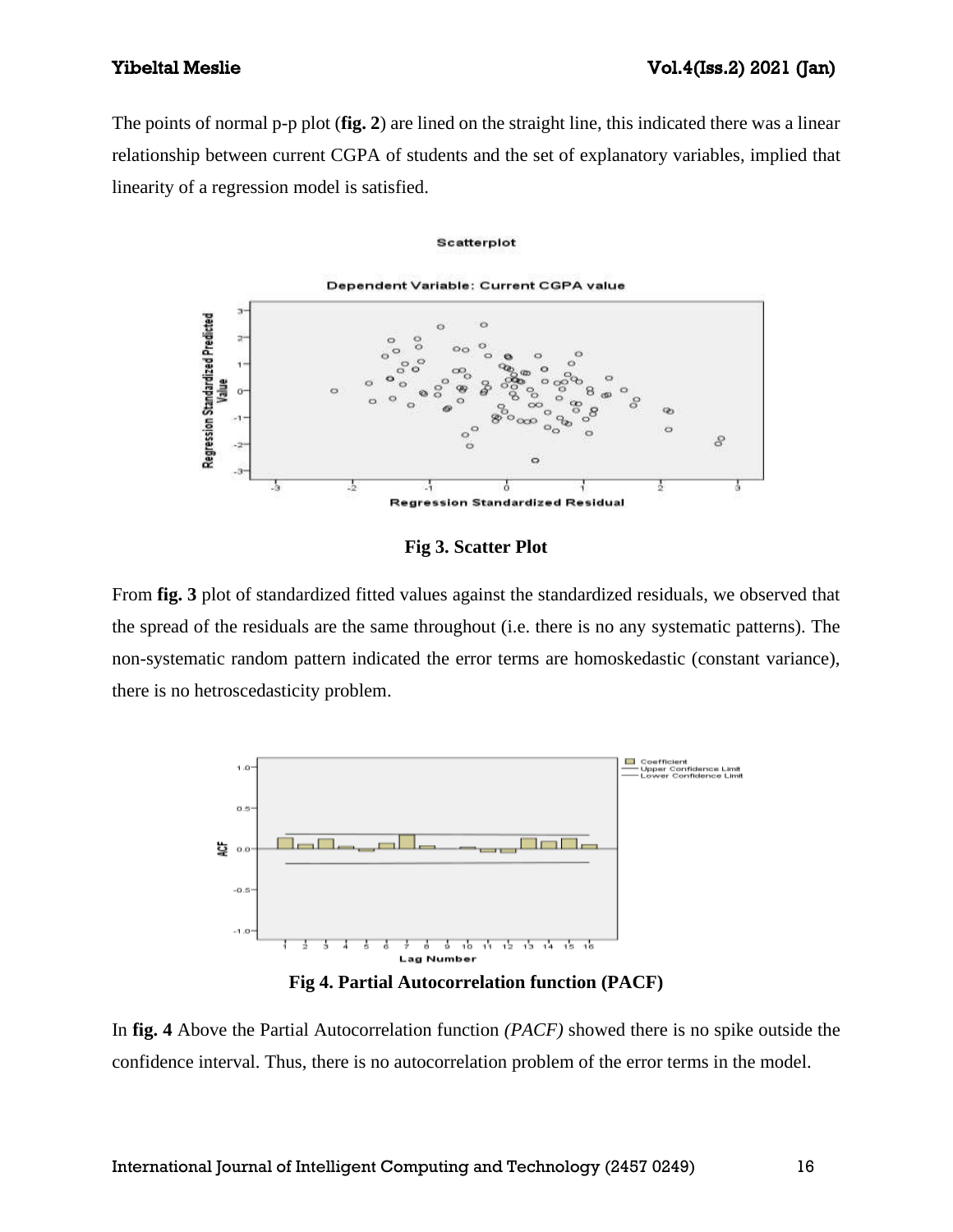### **Table 10. Residual Statistic**

|                                           | <b>Minimum</b> | <b>Maximum</b> | <b>Mean</b> | <b>Std. Deviation</b> |
|-------------------------------------------|----------------|----------------|-------------|-----------------------|
|                                           |                |                |             |                       |
| <b>Predicted Value</b>                    | 2.6000         | 3.4546         | 3.0672      | .18152                |
| Residual                                  | $-1.12565$     | .94205         | .00000      | .41340                |
| <b>Std. Predicted Value</b>               | $-2.574$       | 2.134          | .000        | 1.000                 |
| <b>Std. Residual</b>                      | $-2.642$       | 2.211          | .000        | .970                  |
| a. Dependent Variable: Current CGPA value |                |                |             |                       |

From the above **Table 10** of residuals statistics indicate the mean of std. residual is .000 std. Deviation is  $0.970 \approx 1$  which implied that the error term has mean zero and approximately constant variance,  $(\varepsilon \sim iid (0, \sigma^2))$ .

### **Table 11. Collinearity Statistics**

| <b>Explanatory Variables</b>         | <b>Collinearity Statistics</b> |       |
|--------------------------------------|--------------------------------|-------|
|                                      | <b>Tolerance</b>               | VIF   |
| <b>Family Average Monthly Income</b> | .776                           | 1.289 |
| Family Size (In Number)              | .843                           | 1.186 |
| <b>Financial Support</b>             | .613                           | 1.631 |
| <b>Advice of Parent</b>              | .653                           | 1.532 |
| <b>Motivation of Parent</b>          | .471                           | 2.122 |
| <b>Psychological Support</b>         | .796                           | 1.256 |

The result from **Table 11** the column variance inflation factor (VIF) is obtained by 1  $\frac{1}{Tolerance}$  and, the value of all (VIF) is less than 10 which showed that, explanatory variables are not linearly dependent with each other. Therefore, there is no multicolinearity problem in the model.

# **4. CONCLUSION AND RECOMMENDATIONS**

This study examined parent involvement in terms of (financial support, advice, psychological support, and motivation) and related factors like family size, family monthly income and education level of head of household. As the research showed that, these ways of parental involvement were key factors to the educational achievement of students. In this study, parents had significant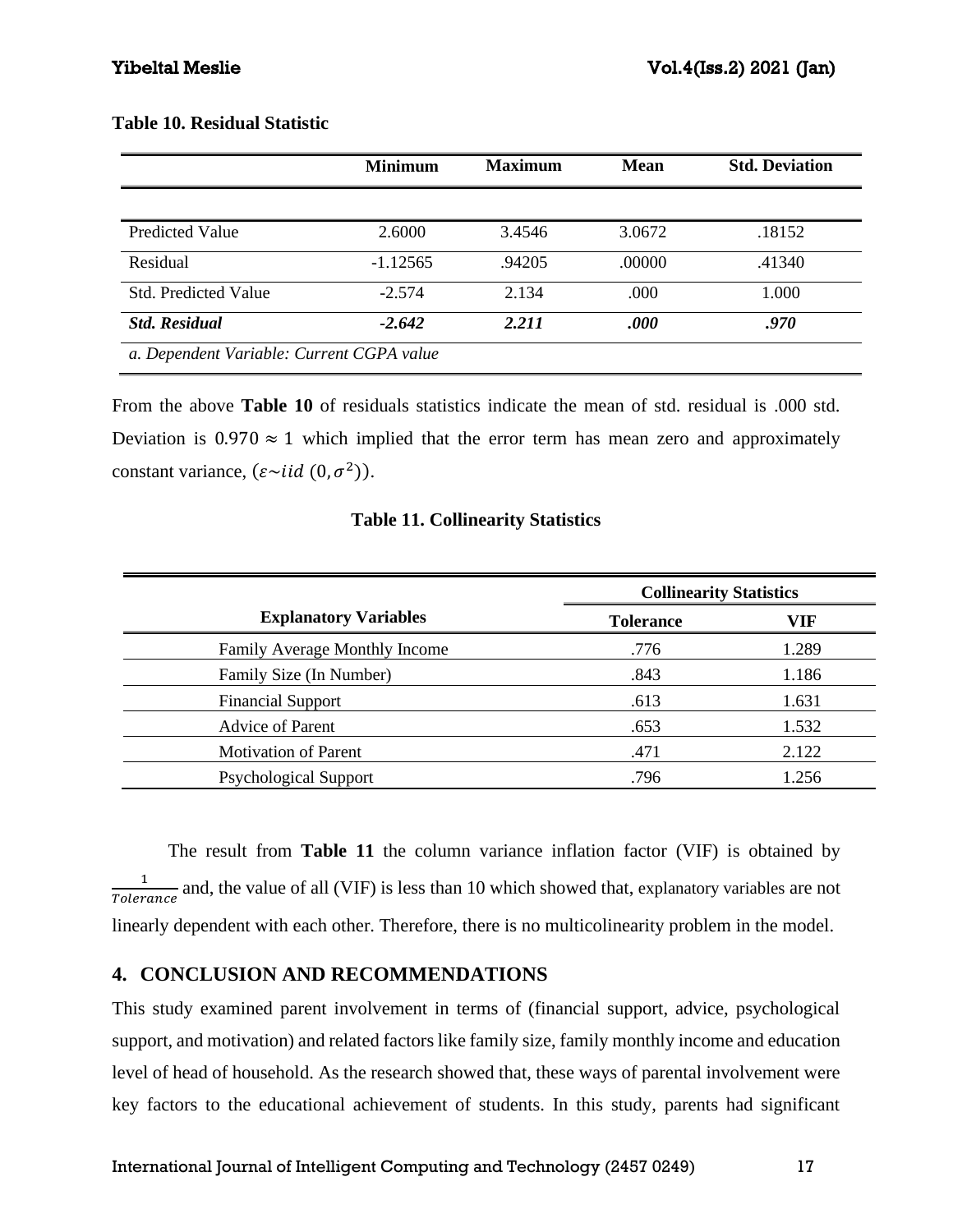participation when it came to involve and being willing to help with supporting their children. The highest effect for the student academic achievement was their willingness to support financially, and the education level of  $1<sup>st</sup>$  degree  $\&$  above headed household.

In this study family monthly income, financial support, parent advice, parent advice, psychological support, students having head of household certified with all category have a significant effect on the their academic achievement. In contrast the demographic variable Gender and residence place of the student and family size (in number) has no any significant effect on the student's academic achievement.

This study utilized 120 sample students (87 male and 33 female) were selected using simple random sampling from college of natural science. Following these, data collection instruments such as questionnaire and document analysis were developed & employed. To achieve the objectives of the study, analysis of variance (ANOVA) and multiple linear regressions (MLR) were employed using the variables of interest. After fitting the regression model, the underlined assumptions was checked and there is no gross violation of any assumption.

Based on the results obtained from the study, the researchers recommend the following:

- Parents should follow-up and support their children to be equally competitive and achieve better in their academic.
- In addition to parent support in terms of money and material, they should also provide advice, motivate and give psychological guidance.
- $\approx$  The concerned body should aware and motivate parents to involve for their children's' academic.
- $\approx$  As an institution, the university should encourage female students to become equally competitive and achieve their academic as male.

## **REFERENCES**

- 1. N. A. Bakar, I. Mamat, and M. Ibrahim, "Influence of Parental Education on Academic Performance of Secondary School Students in Kuala Terengganu," *Int. J. Acad. Res. Bus. Soc. Sci.*, vol. 7, no. 8, pp. 296– 304, 2017, doi: 10.6007/ijarbss/v7-i8/3230.
- 2. H. Muhammad, W. Rafiq, M. M. Sohail, and M. Saleem, "Parental Involvement and Academic Achievement ; A Study on Secondary School Students of Lahore , Pakistan," *Parent. Involv. Acad. Achiev. ; A Study Second. Sch. Students Lahore , Pakistan*, vol. 3, no. 8, pp. 209–223, 2013.
- 3. M. Castro, E. Expósito-Casas, E. López-Martín, L. Lizasoain, E. Navarro-Asencio, and J. L. Gaviria,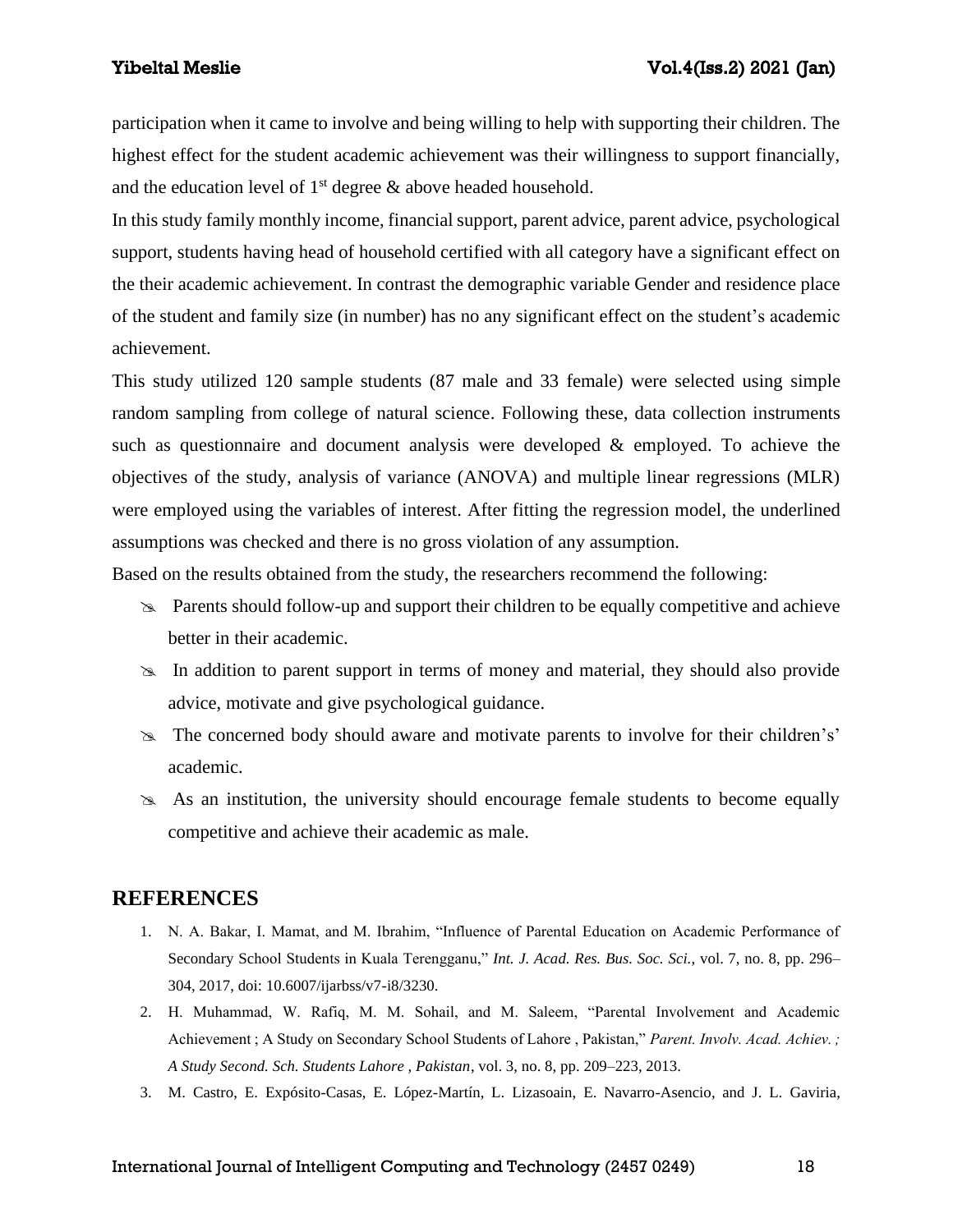"Parental involvement on student academic achievement: A meta-analysis," *Educ. Res. Rev.*, vol. 14, pp. 33– 46, 2015, doi: 10.1016/j.edurev.2015.01.002.

- 4. O. E. Afolabi, "Parents involvement in inclusive education: An empirical test for the psycho-educational development of learners with special educational needs (SENs)," *Int. J. Educ. Adm. Policy Stud.*, vol. 6, no. 10, pp. 196–208, 2014,
- 5. S. Magwa and S. Mugari, "Factors Affecting Parental Involvement in the Schooling of Children," *Int. J. Res. Reflect.*, vol. 5, no. 1, pp. 74–81, 2017.
- 6. G. A. N. Chowa, R. D. Masa, and J. Tucker, "The effects of parental involvement on academic performance of Ghanaian youth: Testing measurement and relationships using structural equation modeling," *Child. Youth Serv. Rev.*, vol. 35, no. 12, pp. 2020–2030, 2013, doi: 10.1016/j.childyouth.2013.09.009.
- 7. R. Fernández-Alonso, M. Álvarez-Díaz, P. Woitschach, J. Suárez-Álvarez, and M. Cuesta, "Implicación familiar y rendimiento académico: Menos control y más comunicación," *Psicothema*, vol. 29, no. 4, pp. 453– 461, 2017
- 8. S. Wilder, "Effects of parental involvement on academic achievement: A meta-synthesis," *Educ. Rev.*, vol. 66, no. 3, pp. 377–397, 2014, doi: 10.1080/00131911.2013.780009.
- 9. D. S. Weintraub and L. J. Sax, "The Relationship Between Student–Parent Communication and First-Year Academic Performance," *NACADA J.*, vol. 38, no. 1, pp. 61–76, 2018, doi: 10.12930/nacada-16-045.
- 10. W. Duan, Y. Guan, and H. Bu, "The effect of parental involvement and socioeconomic status on junior school students' academic achievement and school behavior in China," *Front. Psychol.*, vol. 9, no. JUN, pp. 1–8, 2018
- 11. A. A. Eshetu, "Parental Socio-economic Status as a Determinant Factor on Academic Performance of Students in Regional Examination : Case of Dessie town ; Ethiopia," *Int. J. Acad. Res. Educ. Rev.*, vol. 3(9), no. March, pp. 247–256, 2018, doi: 10.14662/IJARER2015.046.
- 12. Wegayehu Enbeyle et.al. (2020), "Parental influence on students' academic performance A case study of Debre Berhan General Secondary School students, Debre Berhan, Ethiopia," vol. 3, no. 1, pp. 1–8.
- 13. M. Khajehpour, "Relationship between emotional intelligence, parental involvement and academic performance of high school students," *Procedia - Soc. Behav. Sci.*, vol. 15, pp. 1081–1086, 2011, doi: 10.1016/j.sbspro.2011.03.242.
- 14. O. O. Oyedare, O. O. Ogunjinmi, and A. M. Durojaiye, "Parental Involvement As A Determinant Of Students ' Academic Performance In Agricultural Science In Selected Secondary Schools In Oyo Metropolis , Oyo State," vol. 2, no. 2, pp. 17–22, 2016.
- 15. K. McDowell, A. Jack, and M. Compton, "Parent Involvement in Pre-Kindergarten and the Effects on Student Achievement," *The Advocate*, vol. 23, no. 6, 2018, doi: 10.4148/2637-4552.1004.
- 16. D. Sikand and A. Kauts, "Impact of Parental Involvement on Academic Stress and Academic Achievement of The Adolescents," *Shikshan Anveshika*, vol. 7, no. 1, p. 17, 2017, doi: 10.5958/2348-7534.2017.00004.6.
- 17. M. G. Adewumi, O. J. Olojo, and F. A. Falemu, "Roles of parent on the academic performance of pupils in elementary schools," *Int. J. Acad. Res. Bus. Soc. Sci.*, vol. 2, no. 1, pp. 196–201, 2012.